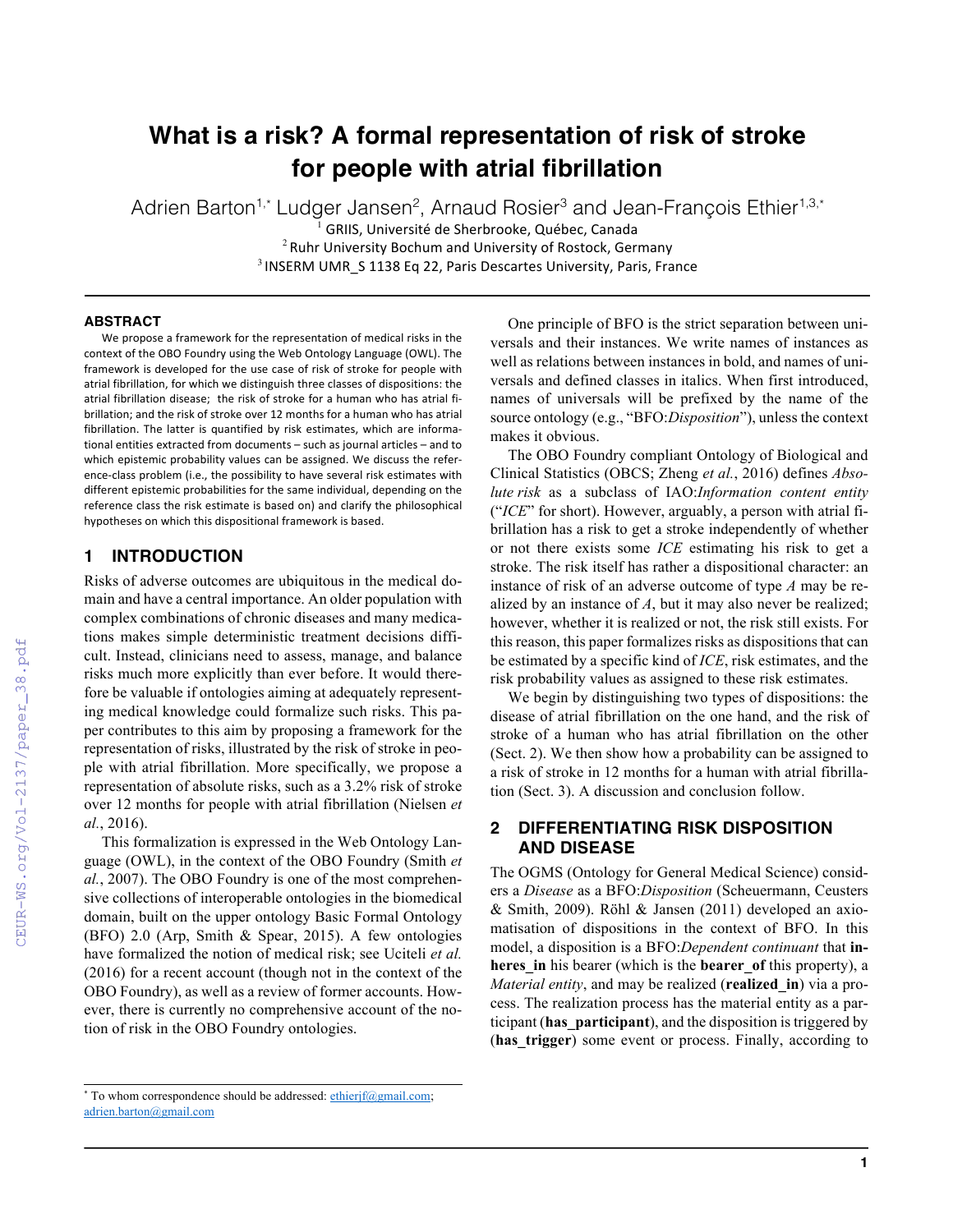BFO, a disposition **has\_material\_basis** some entity. For example, the fragility of a glass is formalized as a disposition inhering in the glass, that may be realized by a breaking process when some form of stress (the trigger) happens; moreover, the fragility exists because of some molecular structure of the glass, which is its material basis.

The OGMS model considers *Disease* as a disposition **realized\_in** a *Disease course* that has as parts some *Pathological process*. The material basis of a disease is a *Disorder* in the organism. For example, the disease epilepsy is seen as a disposition to have a disease course composed by various epileptic crises (pathological processes), because of some disorder in the brain.

The OGMS model is applied to cardiovascular diseases by the Cardiovascular Disease Ontology (CVDO; Barton *et al.*, 2014). It formalizes the atrial fibrillation disease *Atrial fibrillation* as a disposition realized by a disease course that has as parts some processes of atrial fibrillation:

*Atrial fibrillation* subClassOf *Disease*

*Atrial fibrillation process* subClassOf *Pathological process*

*Atrial fibrillation* subClassOf (**realized\_in** some *Disease course* and (**has\_part** some *Atrial fibrillation process*))

This matches to an ambiguity in the natural language term "atrial fibrillation": it refers sometimes to a pathological process of atrial fibrillation (namely, irregular, uncoordinated contractions of the atria of the heart), and sometimes to a disease – a disposition exceeding a given threshold (Scheuermann *et al.*, 2009) to atrial fibrillation processes.

Consider a human **Jones**, who has an atrial fibrillation disease ("AF" for short)  $af_{Jones}$  – an instance of the universal *Atrial fibrillation*. Jones is an instance of *Human<sub>AF*</sub>, the class of humans with atrial fibrillation:

#### *Human*<sub>AF</sub> equivalentClass *Human* and (**bearer** of some *Atrial fibrillation*)

Suppose that **af**<sub>Jones</sub> leads to the process instance **stroke-Jones** (an instance of the universal *Stroke*) through the following scenario. There is some fibrosis in Jones' atrial myocardium (the disorder **atrium** fibrosis<sub>Jones</sub>), which is the material basis of the disposition **af** J<sub>ones</sub>:

#### **afJones inheres\_in Jones**

#### **afJones has\_material\_basis atrium\_fibrosisJones**

**afJones** is realized by a (long) disease course **af\_courseJones**, that encompasses various pathological processes, including several episodes of atrial fibrillation (**ppaf,1**,...,**ppaf,n**):

#### **afJones realized\_in af\_courseJones**

For every  $i \in [1,n]$ : **af** course<sub>Jones</sub> has part pp<sub>af,i</sub>

These pathological processes lead to the development of a blood clot in Jones' atrium, which is a new disorder. This blood clot is the bearer of a disposition to dislodge and migrate, which is at some point realized by the process of the blood clot migrating to the brain. The migrating clot has then a disposition to get stuck in a cerebral artery - by contrast to dissolve. When it gets stuck, the blood flow is blocked and **strokeJones** happens.

On top of the disposition **af**<sub>Jones</sub>, Jones is also the bearer of another disposition: the risk of stroke **risk**J<sub>ones</sub>, *Stroke*, which is realized by his stroke:

#### **riskJones**,*Stroke* **inheres\_in Jones**

## **riskJones**,*Stroke* **realized\_in strokeJones**

**riskJones,***Stroke* is an instance of *RiskAF,Stroke*, the class of risks of stroke for humans with atrial fibrillation, which is itself a subclass of *Risk*:

*Risk* subClassOf *Disposition*

*RiskAF,Stroke* subClassOf *Risk*

*Risk<sub>AF,Stroke*</sub> subClassOf (inheres\_in some *Human*<sub>AF</sub>)

*HumanAF* subClassOf (**bearer\_of** some *RiskAF,Stroke*)

*RiskAF,Stroke* subClassOf (**realized\_in** only *Stroke*)

An instance of *RiskAF,Stroke* may be realized by one or several instance(s) of stroke, or may remain unrealized. To clarify the triggers of *RiskAF,Stroke*, we need to use BFO:*History*. BFO defines the history of a material entity as the "process that is the sum of the totality of processes taking place in the spatiotemporal region occupied by a material entity or site, including processes on the surface of the entity or within the cavities to which it serves as host" (Arp, Smith and Spear, 2015). We define *History-part* as the class of temporal parts of the history of any material object:

*History-part* equivalentClass (**part\_of** some *History*)

In our formalization, *Risk<sub>AF,Stroke*</sub> is triggered by any *History-part* of its bearer:

*RiskAF,Stroke* subClassOf (**has\_trigger** some *History-part*)

This way, risks of stroke are dispositions that are always triggered. However, *Risk<sub>AF,Stroke</sub>* is not a sure-fire disposition (that is, a disposition that is always realized when triggered), but a tendency (that is, a disposition that is not always realized when triggered; Jansen 2007; Röhl & Jansen, 2011).

The material basis of **risk** J<sub>ones, *Stroke* is a disorder that has as</sub> part Jones' fibrosis, but also other entities. As a matter of fact, Jones can have a stroke because of his atrial fibrillation, but also because of various random or progressive factors, such as the regular senescence of his blood vessels.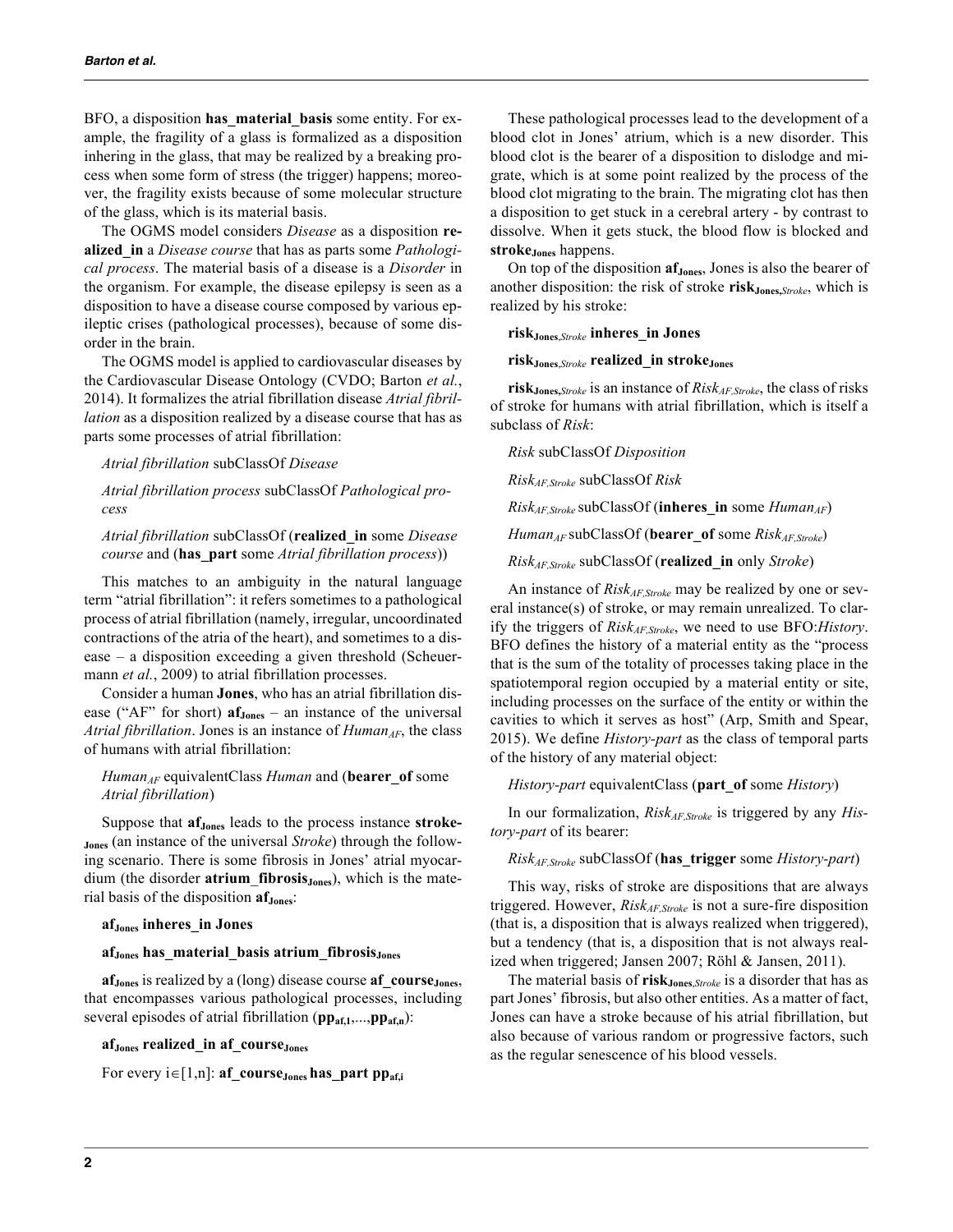**riskJones**,*Stroke* **has\_material\_basis** some (*Disorder* and **has** part atrium fibrosis<sub>Jones</sub> and has part senes**cent\_blood\_vesselsJones**)

Thus, the disease **afJones** and the risk **riskJones**,*Stroke* are not the same disposition: even if they both inhere in Jones, they have distinct material basis and distinct realizations – namely, **af\_courseJones** vs. **strokeJones**. (The OGMS model leaves open the question whether pathological processes that are caused - or partially caused - by earlier pathological process of a disease course are also part of this disease course; thus, it is an open question whether **stroke**<sub>Jones</sub> is a part of **af\_courseJones**; see Barton *et al.* 2014 for a discussion. In any case, those two instances are distinct entities.)

# **3 PROBABILITY ASSIGNMENTS TO RISK DISPOSITIONS**

We can now turn to the representation of a probability assignment to a risk of stroke. For this purpose, we first discuss the entity characterized by a probability assignment, then discuss the nature of probabilities at play, and finally formalize the probability assignment to a risk estimate.

# **3.1 What kind of entity do risk probabilities characterize?**

Nielsen *et al.* (2016) studied a nationwide cohort of patients for which the overall ischemic stroke rate was 3.20 per 100 person-years. However, this value 3.2% does not relate only to a proportion in this cohort: we can infer from this information that an unspecified human from the same population with atrial fibrillation has a 3.2% probability to have a stroke over 12 months – even, of course, if he was not one of the patients in the cohort. Therefore, as we will now argue, the probability 3.2% also characterizes a certain property of *Human<sub>AF</sub>*: their risk to have a stroke over 12 months.

Dispositions are natural targets for probability assignments (Barton et al. 2012). However, we cannot assign the probability 3.2% to the disposition *RiskAF,Stroke*. As a matter of fact, 3.2% is the probability of a human with AF to have a stroke *over* 12 months – but  $Risk_{AF,Stroke}$  does not have any ontological connection with 12-months-long processes.

To solve this issue, let's define *History-part<sub>12m</sub>* as the subclass of *History-part* with a 12 months-long duration. Let's now introduce *RiskAF,12m,Stroke* the class of risks of a human with AF to get a stroke over 12 months, that we also formalize as a *Risk* – and therefore, a disposition:

## *RiskAF,12m,Stroke* subClassOf *Risk*

Like with *Risk<sub>AF,Stroke*, there is an instance of *Risk<sub>AF,12m,Stroke*</sub></sub> inhering in any person with AF; and those instances can only be realized by a stroke:

*HumanAF* subClassOf (**bearer\_of** some *RiskAF,12m,Stroke*) *RiskAF,12m,Stroke* subClassOf (**realized\_in** only *Stroke*)

By contrast to *RiskAF,Stroke* which is triggered by all historyparts of its bearer, *Risk<sub>AF,12m,Stroke</sub>* is only triggered by all 12months-long history-parts of its bearer:

*RiskAF,12m,Stroke* subClassOf (**has\_trigger** some *History-part<sub>12m</sub>*)

In order to determine how a probability can characterize *RiskAF,12m,Stroke*, we need to clarify the ontological status of probabilities.

## **3.2 What are the probabilities?**

Standardly, objective and epistemic interpretations of probabilities are distinguished (Hájek, 2012). Objective probabilities are meant to characterize the world independently of our knowledge of it, while epistemic interpretations consider probabilities to describe our knowledge of the world: epistemic probabilities can be defined as degrees of belief or degrees of confidence.

Consider for example a biased coin that has three times more chances to fall on heads than on tails. The objective probability of the coin falling on heads is  $\frac{3}{4}$ , and its objective probability to fall on tails is ¼. If Mr. Green knows about the coin's bias, he should assign epistemic probabilities with the same values:  $\frac{3}{4}$  to heads and  $\frac{1}{4}$  to tails; this is a consequence of a principle of rationality called the "principal principle" (Lewis, 1980). However, if Mr. White is not aware of this bias and thinks that the coin is balanced, he would assign epistemic probabilities  $\frac{1}{2}$  to heads and  $\frac{1}{2}$  to tails. Epistemic probabilities can be operationalized as rational, hypothetical betting coefficients – that is, coefficients indicating which odds should be considered as acceptable by the agent to bet on the occurrence of heads or tails (Maher, 1997).

Suppose that the 3.2% value would be an objective probability that could be assigned to the disposition *Risk<sub>AF,12m,Stroke</sub>*. We would then have:

## *RiskAF,12m,Stroke* subClassOf (**has\_objective\_probability** 0.032)

This would imply that for every **r instance\_of** *RiskAF,12m,Stroke*:

## **r has\_objective\_probability** 0.032

Thus, all people with AF would have an objective probability 3.2% to have a stroke over 12 months. However, this cannot be the case: many people with AF have a lower or higher objective probability to have a stroke over 12 months, depending on various factors (see below the section 4.2 on CHADS<sub>2</sub> and CHADSVASC scores). Therefore, we would rather interpret 3.2% as an epistemic probability that characterizes the rational degree of confidence, given the evidence provided by Nielsen *et al.* (2016), that a person with AF would have a stroke over 12 months. We will now propose a formalization along those lines.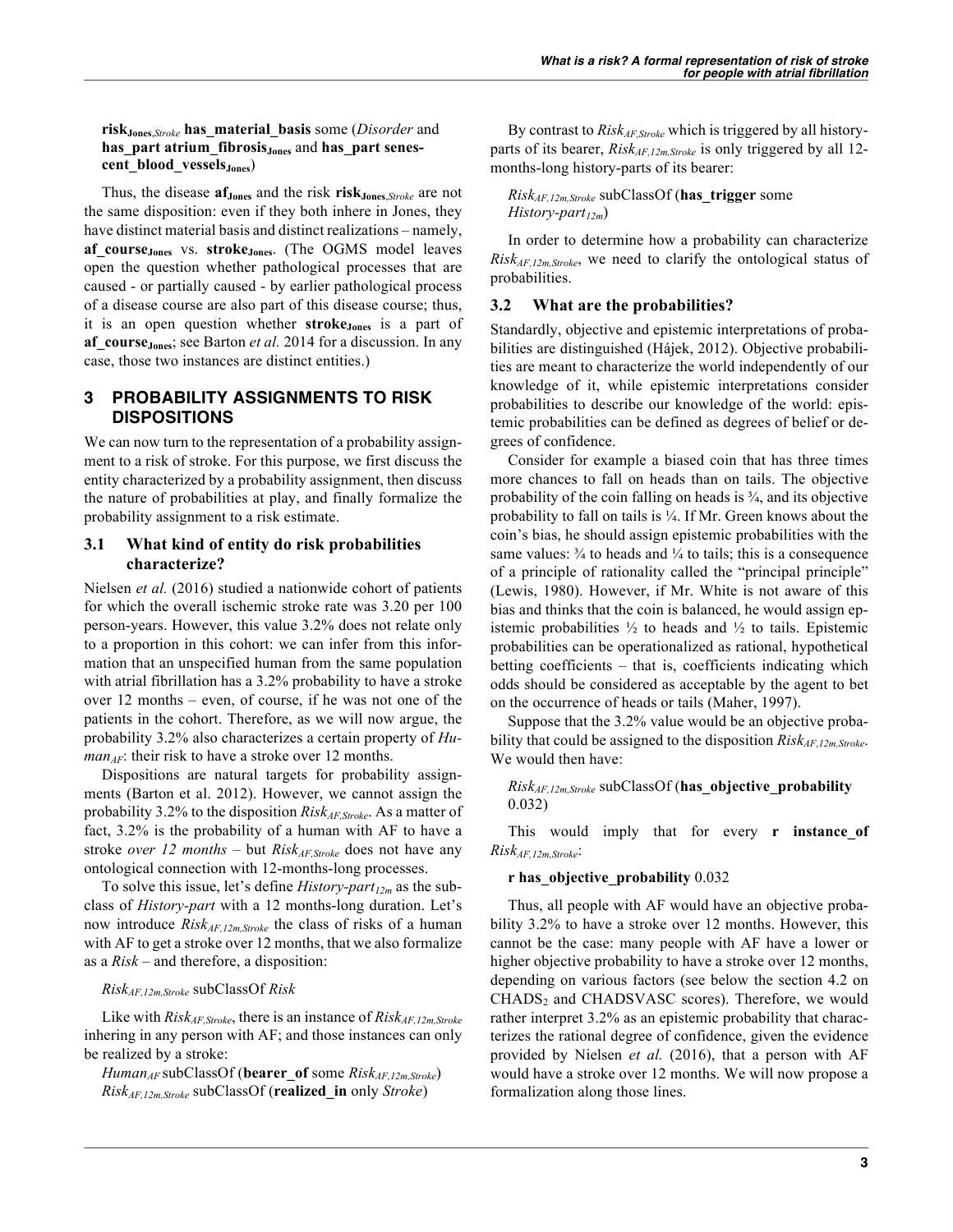## **3.3 Epistemic probability assignment**

We define the relation **object** of as the inverse of IAO:is about (Ceusters & Smith, 2010), which relates an *ICE* to what it is about. We introduce the class *Risk estimate* as a subclass of *ICE*. Let **risk estimate**<sub>*AF,12m,Stroke*,Niel-</sub> **sen\_et\_al.\_(2016)** be the following instance of *Risk estimate*: the estimate of the risk of a human with atrial fibrillation to have a stroke over 12 months, extracted from the article Nielsen *et al.*  $(2016)^{1}$ :

*RiskAF,12m,Stroke* subClassOf (**object\_of risk\_estimate***AF,12m,Stroke,***Nielsen\_et\_al.\_(2016)**)

To represent the assignment of the probability 3.2% to this risk estimate, we use two OBI relations (which are currently being formalized by the OBI development team), the object property has value specification (that relates an information content entity to an OBI:*Value specification*) and the datatype property **has\_specified\_value** (that relates a value specification to its numerical value). As a shortcut, let's introduce here the datatype property **has\_value** defined as **has\_value\_specification** o **has\_specified\_value**. We can then write:

**risk\_estimate***AF,12m,Stroke,***Nielsen\_et\_al.\_(2016) has\_value** 0.032

Informally, if *R* is a risk and **re** is a risk estimate, (*R* sub-ClassOf **object\_of re**) and (**re has\_value p**) mean together that according to the risk estimate **re**, it is rational to assign an epistemic probability p to the risk *R*.

The evidence for the estimate is documented in **Nielsen\_et\_al.\_(2016)**, an instance of IAO:*Journal article* (which is, in turn, a subclass of IAO:*Document*). To formally relate this journal article with **risk\_estimate***AF,12m,Stroke,***Niel**sen et al. (2016), we introduce a relation **extracted from**, whose domain is *Information content entity* and whose range is *Document*. If **r** is a risk estimate and **j** is a document, **r extracted\_from j** implies that **j** participates in a IAO:*Planned process* whose specified output is **r**:

#### **extracted\_from** subRelationOf **(is\_specified\_output\_of** o **has\_participant)**

Then, we can state:

## **risk\_estimate***AF,12m,Stroke,* **Nielsen\_et\_al.\_(2016) extracted\_from Nielsen\_et\_al.\_(2016)**

Altogether, the relations we have introduced here and in section 3.1 mean that a risk estimate is extracted from Nielsen *et al.* (2016), according to which it is rational to assign a 3.2% epistemic probability to the risk of stroke over 12 months for a person who has AF (in the absence of additional information).

## **4 DISCUSSION**

#### **4.1 The reference class problem**

As mentioned in section 3.2, all patients with atrial fibrillation do not have the same objective probability of stroke. The CHADS<sub>2</sub> score (congestive heart failure, hypertension, age  $\geq$ 75 years, diabetes mellitus, stroke) is a tool that has been developed to predict the risk of stroke in patients with atrial fibrillation by stratifying patients into risk groups (Gage *et al.*, 2001). It was later expanded into the  $CHA<sub>2</sub>DS<sub>2</sub>-VASc$  score (Lip *et al.*, 2010; written "CHADSVASC" from now on), which includes three additional risk factors: vascular disease, age 65-74 years, and female sex.

Let  $Human_{AF2}$  be the class of humans with atrial fibrillation and a CHADSVASC score of 2 ("AF2" for short). We can introduce a class of dispositions *RiskAF2,12m,Stroke*, the risk of stroke over 12 months for people with AF2:

*RiskAF2,12m,Stroke* equivalentClass  $(Risk<sub>AF,12m,Stroke</sub>$  and **inheres** in some *Human*<sub>AF2</sub>)

Nielsen *et al.* (2016) state that the rate of stroke over 12 months among patients in the sample who had AF2 was 1.97%. Therefore, there is an instance **risk\_estimate***AF2,12m,Stroke,***Nielsen\_et\_al.\_(2016)** such that:

*RiskAF2,12m,Stroke* subClassOf **object\_of risk\_estimate***AF2,12m,Stroke,***Nielsen\_et\_al.\_(2016)**

**risk\_estimate***AF2,12m,Stroke,***Nielsen\_et\_al.\_(2016) has\_value** 0.0197

Suppose that **Jones** has AF2. **Jones** is the bearer of the risk to get a stroke over 12 months **riskJones**,*12m,Stroke*. Since **Jones instance** of  $Human_{AF2}$ , his risk to get a stroke over 12 months is an instance of the class of risks to get a stroke over 12 months for people with AF2:

**riskJones**,*12m,Stroke* **instance\_of** *RiskAF2,12m,Stroke*

and therefore:

**riskJones**,*12m,Stroke* **object\_of**

**risk\_estimate***AF2,12m,Stroke,***Nielsen\_et\_al.\_(2016)**

Moreover, since *Human<sub>AF2</sub>* subClassOf *Human<sub>AF</sub>*, **Jones instance\_of** *Human*<sub>AF</sub>. Therefore, his risk to get a stroke over 12 months is an instance of the class of risks to get a stroke over 12 months for people with AF:

**riskJones**,*12m,Stroke* **instance\_of** *RiskAF,12m,Stroke*

and therefore:

<sup>&</sup>lt;sup>1</sup> As in OWL the term "value" is used in a class restriction to introduce an individual after an object property, this could more specifically be written as

*RiskAF,12m,Stroke* subClassOf (**object\_of** value **risk\_estimate***AF,12m,Stroke,***Nielsen\_et\_al.\_(2016))**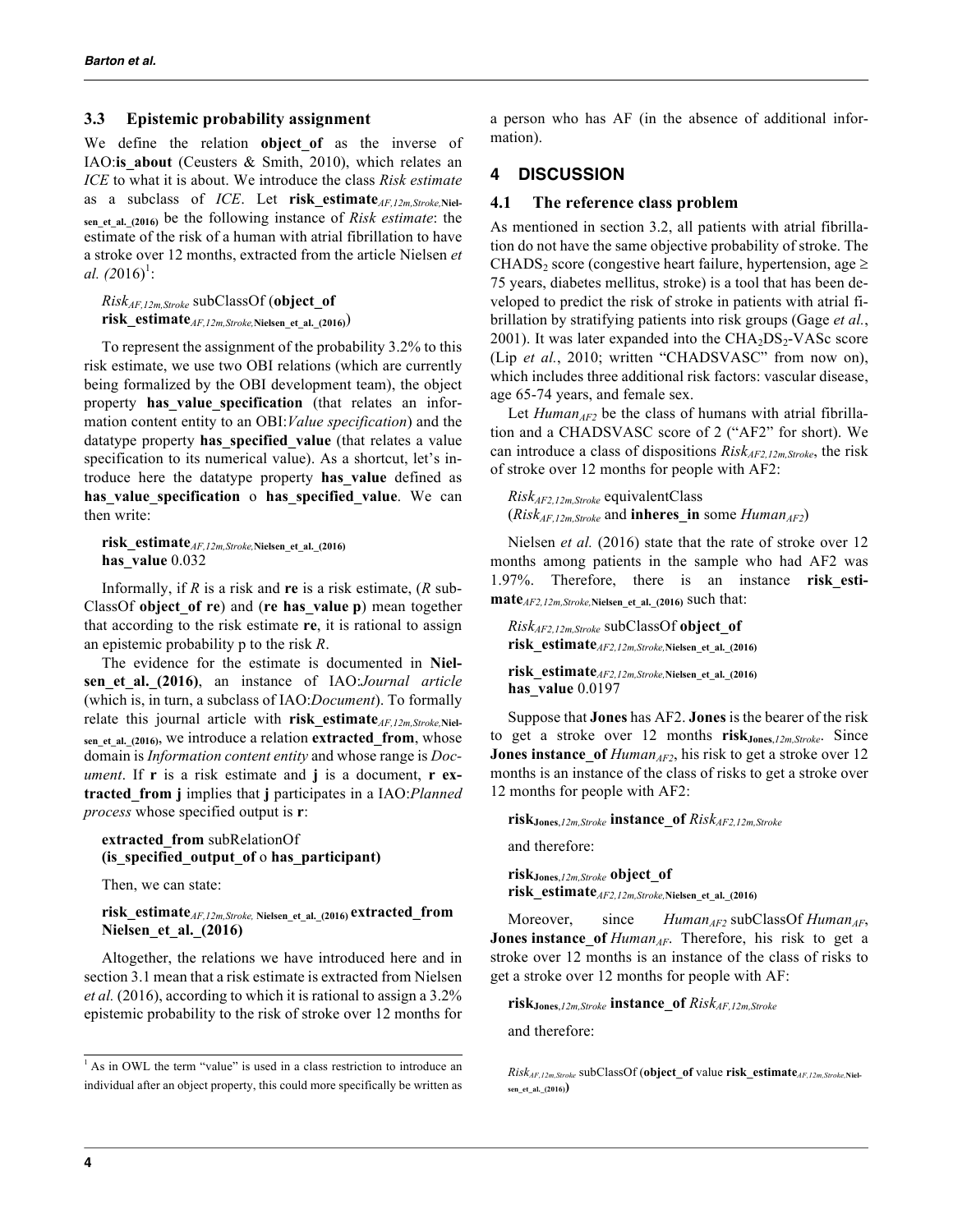**riskJones**,*12m,Stroke* **object\_of**

**risk\_estimate***AF,12m,Stroke,***Nielsen\_et\_al.\_(2016)**

Thus, **riskJones**,*12m,Stroke* is the object of two different estimates with two different probability values (0.032 and 0.0197), based on two different reference classes (AF or AF2): this is the reference class problem (Hájek, 2007). This is ontologically sound: if Dr. Khan only knows that Jones has AF, it is rational for him, based on Nielsen *et al.* (2016), to assign a probability 3.2% to the risk that Jones will have a stroke over 12 months; and if Dr. Patel knows in addition that Jones has a CHADSVASC score of 2, then it is rational for him, based on Nielsen *et al.* (2016), to assign a probability of 1.97% to this risk.

However, this raises practical difficulties. It might seem at first sight rational, for a computer system who has the information that Jones has a CHADSVASC score of 2, to always give precedence to the 1.97% risk estimation over the 3.2% estimation, as it is based on more specific factors. However, other criteria may matter. For example, if both values had been obtained from different studies, the 3.2% could be considered as a more reliable value for other reasons – such as a smaller 95% confidence interval.

Moreover, different articles relating about different cohorts or samples might give risk estimates with different values of the same risk class. They might give also risk estimates for risk classes that are not included into each others. Suppose that Jones has atrial fibrillation and is a smoker, and that we know two data from two different cohorts: the probability  $p_{AF}$ that someone with atrial fibrillation will have a stroke during ten years; and the probability p<sub>Smoker</sub> that a smoker will have a stroke during ten years. There is no easy way to decide which epistemic probability is the best to estimate Jones' risk, or how they should be weighted in a common probability estimate. Note however that this is a classical issue for probabilistic reasoning, independent of the ontological representation chosen here.

# **4.2 Articulating objective and epistemic probabilities**

We have seen earlier that we could not formalize in OWL 3.2% as an objective probability assigned to *RiskAF,12m,Stroke*, as it would imply that every instance of this risk (**riskJones**,*12m*,*Stroke*, **riskHubbard**,*12m*,*Stroke*, etc.) would have the same objective probability – which is false.

An alternative reading would be to interpret the objective probability 3.2% in line of Barton, Burgun & Duvauferrier (2012) as assigned only to the universal  $Risk_{AF,12m,Stroke}$ , but not to its instances – a conception that is not straightforwardly implementable in OWL. Informally, this assignment would be elucidated as follows: in a hypothetical, representative sequence **seq**<sub>0</sub> of instances of *Risk<sub>AF,12m,Stroke* inhering in hypo-</sub> thetical instances of *Human<sub>AF*</sub>, the proportion of those risks who are realized – that is, the proportion of those humans who have a stroke over 12 months – tends towards 0.032 as the size of the sequence tends towards infinity.

This conception raises the issue of what it means to have a *representative* sequence of hypothetical instances of *Risk<sub>AF,12m,Stroke*</sub> inhering in hypothetical instances of *Human<sub>AF</sub>*. Indeed, several factors can influence the risk of having a stroke – in particular those involved in the CHADSVASC score: hypertension, age  $\geq$  75 years, etc. It makes sense to speak of a representative sequence of instances only by reference to an actual population  $\mathbf{pop}_0$ : to be representative of **pop<sub>0</sub>**, the sequence  $seq_0$  should involve the same proportions as in  $\mathbf{pop}_0$  of people with hypertension, of people older than 75 years, etc. But this implies that the probability 0.032 would characterize the actual population  $\text{pop}_0$  (that is, a collection of human particulars – cf. Jansen & Schulz, 2011) rather than a subclass of *Human*. This is a possible orientation, pursed by Barton, Ethier, Duvauferrier & Burgun (2017) to formalize indicators of diagnostic performance.

This article has used an alternative interpretation of probabilities as epistemic in nature. This interpretation makes the formalization simpler in the present context, as it enables to relate a probability estimate to a universal of human. Future work will need to discuss further the articulation between the objective and epistemic probability views, and compare the strengths of each.

# **4.3 Generalization of this formalization**

Note that this formalization can be adapted to represent a risk during a process that is not characterized by its duration (such as 12 months), but by some other characteristics. Imagine for example that we want to represent the probability p that a human with AF would have a stroke during a hospitalization process; we would then introduce the risk risk<sub>Jones, Hospitaliza-</sub> *tion,Stroke* that Jones would have a stroke during a hospitalization process, and assign the probability p to its risk estimate (the class of triggers of this risk would be the class of historyparts of Jones that temporally span any of his hospitalization process).

# **5 CONCLUSION**

This article has shown how a specific risk and its various probability estimates could be formalized in the context of the OBO Foundry. We took the example of the risk of stroke for people with AF over 12 months  $Risk_{AF,12m,Stroke}$ , which was formalized as a disposition. The article introduced **risk\_estimate***AF,12m,Stroke,***Nielsen\_et\_al.\_(2016)**, related (by the relation **extracted\_from**) to the instance of *Journal article* **Nielsen\_et\_al.\_(2016)**. It was also related (by the relation **is\_about**) to the risk *Risk<sub>AF,12m,Stroke*, which was itself related</sub> to the following relevant classes: humans with atrial fibrillation  $Human_{AF}$  (by the relation **inheres in**); 12-months-long history-parts *History-part<sub>12m</sub>* (by the relation **has trigger**); and *Stroke* (by the relation **realized\_in**).